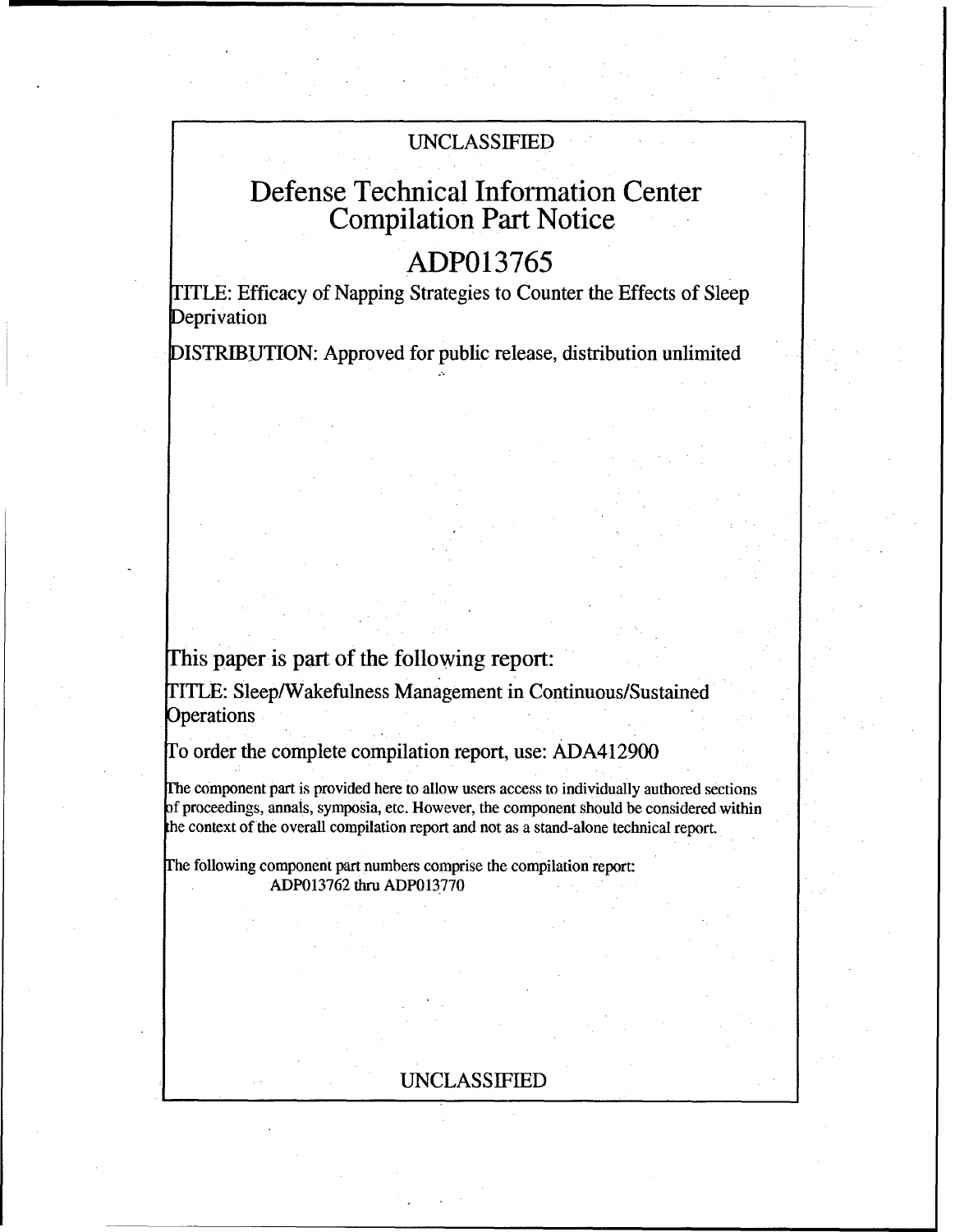## Efficacy of Napping Strategies to Counter the Effects of Sleep Deprivation

**J.** Lynn Caldwell, Ph.D. U.S. Army Aeromedical Research Laboratory P.O. Box 620577 Fort Rucker, AL 36362-0577, USA

E-mail: Lynn.Caldwell@SE.AMEDD.army.mil

that a nap taken during long periods of otherwise loss, "prophylactic naps," do not totally eliminate the continuous wakefulness is extremely beneficial for circadian dip seen in the early morning (around 0500); improving alertness and performance (Bonnet, 1990; however, the degradation in both cognitive Lorizio, Terzano, Parrino, Cesana, and Priore. 1990; napping conditions (Bonnet, 1990; Carskadon and Matsumoto and Harada, 1994; Rogers, Spencer, Stone, Dement, 1982; Gillberg, 1984; Haslam, 1985; and Nicholson, 1989; Rosa, 1993; Webb, 1987). Nicholson et al., 1985). However, scheduling naps is not a simple matter. Several factors are important to consider before Nap length implementing a napping regime into a continuous Another factor to consider when scheduling operations scenario. naps during continuous operations is nap length. Most

placing them at optimal times with regard to the performance was reported by Bonnet (1991) based on a amount of sleep loss. A nap taken during the day study in which subjects were allowed either a 2, 4, or 8before an all-night work shift (a prophylactic nap), with hour nap before 52 hours of continuous operations. no sleep loss prior to the shift, will result in improved The results indicated a dose-response relationship performance over the night compared to performance between the length of the nap and performance during without the nap. Although naps taken later in the the first 24 hours of sleep deprivation. Bonnet sleep-deprivation period also are beneficial, these naps concluded that the nap before an all-night shift should probably should be longer than prophylactic naps in be as long as possible to produce maximum order to derive the same performance benefit, performance benefits, and that prophylactic naps were Schweitzer, Muehlback, and Walsh (1992) measured better than naps designed to replace sleep that was performance and alertness in subjects who received a 2- already lost due to requirements for continuous to 3-hour nap before a night work shift (with wakefulness. concurrent sleep loss). Although the usual circadian An investigation by Lumley and colleagues trough was seen in the early morning, the nap (Lumley, Roehrs, Zorick, Lamphere, and Roth, 1986) attenuated the decline in performance compared to a in which subjects were deprived of sleep for 24 hours night where no nap was taken prior to the shift. and then permitted naps of either 15, 30, 60, or 120

before a 52-hour continuous performance period was of increased nap length, with the highest level of beneficial in keeping performance and alertness from alertness occurring after the 60-minute nap. There was, decreasing for up to 24 hours compared to the no-nap however, no difference between the 60-minute nap and condition. However, by the second night of sleep loss, the 120-minute nap, possibly due to sleep the benefit of the naps could not be reliably measured. fragmentation in the longer period. In a study by Naitoh and colleagues (Naitoh, Englund, and Ryman, 1982), subjects were given a 3-hour nap Nap placement and the circadian phase after being awake for approximately 24 hours, but then Another factor to consider when planning a

INTRODUCTION Results indicated that this 3-hour nap reduced the decline in performance during the additional work There is an abundance of evidence indicating period. Naps taken prior to extended periods of sleep 1991; Dinges, Whitehouse. Orne, and Ome, 1988; performance and alertness is attenuated compared to no

studies indicate that naps from 1 hour to 8 hours will Nap timing improve performance and alertness during continuous One important factor in scheduling naps is operations. A relationship between nap length and

In a study conducted by Bonnet (1991), a nap minutes, indicated that alertness increased as a function

were required to stay awake an additional 20 hours. napping strategy for use during continuous operations

*Paper presented at the RTO HFM Lecture Series on "Sleep/Wakefulness Management in Continuous! Sustained Operations* ". held *in Fort Rucker, Alabama. United States. 17-18 June 2002: Warsaw, Poland, 24-25 June 2002; Paris, France. 27-28 June 2002. and published in RTO-EN-016.*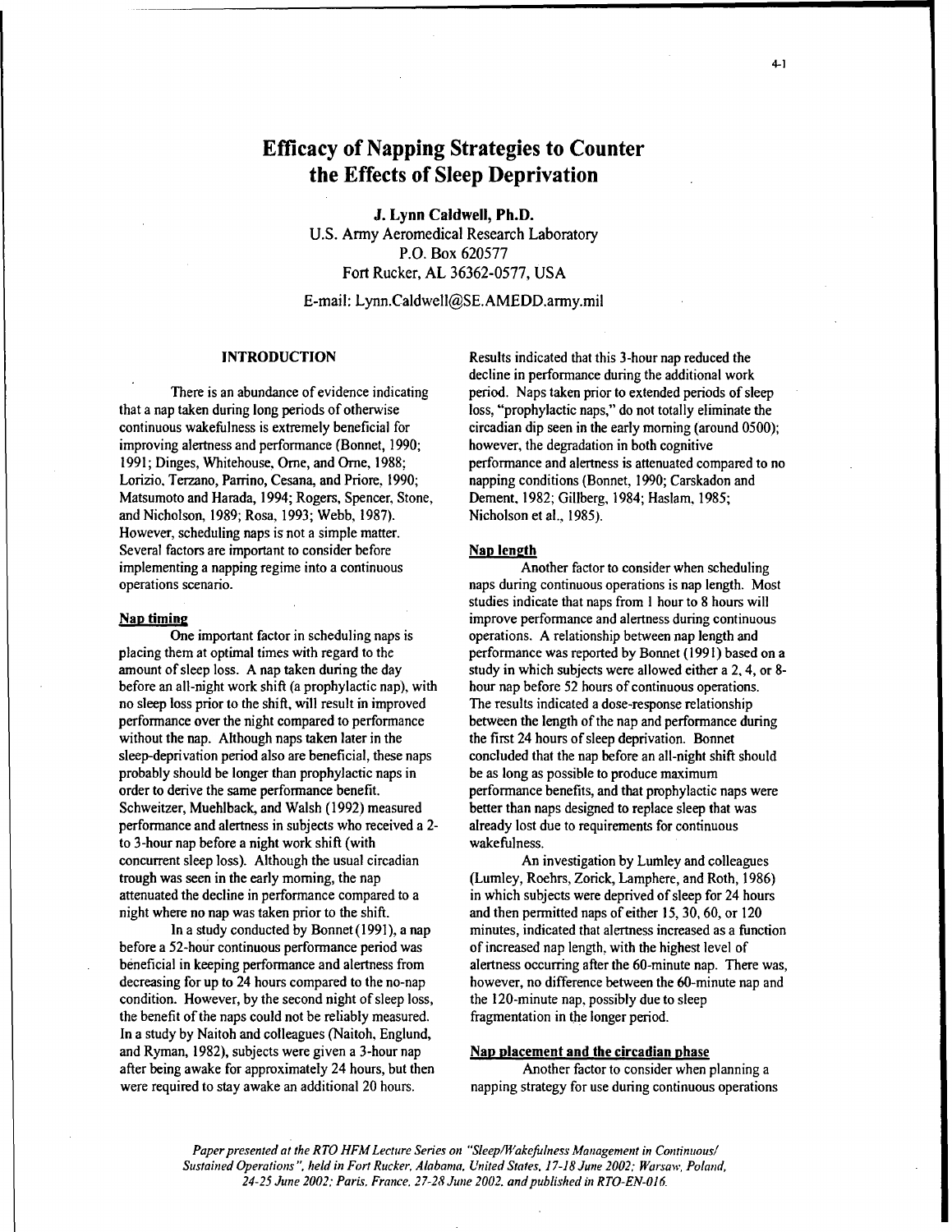is where the nap should be placed in the circadian SUMMARY phase. Nap timing should take into account the ease of falling asleep at various times, the quality of sleep as a In summary, naps are beneficial for reducing function of the body's internal clock, and the effects on sleepiness and performance decrements during sleepfunction of the body's internal clock, and the effects on performance both immediately after awakening and performance both immediately after awakening and deprivation periods. However, before scheduling naps<br>
later in the work period. Sleep tendency is highest during continuous operations, several factors should be when core body temperature is in its trough (in the taken into account. A nap is most beneficial if taken early morning hours) and lowest when core body before significant sleep loss occurs, if it is as long as temperature is in its peak (in the early evening hours) possible, and if it is placed in the circadian trough (Dinges, 1986). Thus, there may be significant (provided there is time to recover from sleep inertia). problems initiating and/or maintaining a nap during Unfortunately, work demands and staff times when core temperature is high, termed the shortages make scheduling naps in the real world forbidden zone for sleep (Lavie, 1986). **problematic.** It may not be possible to schedule naps

troughs are the easiest to maintain, and they show (during circadian troughs). In addition, the anxiety, beneficial effects on later performance, When naps noise, heat, and environmental lighting present in placed in the circadian trough are compared to naps operational scenarios may impair the ability of placed in the circadian peak, the effects on performance personnel to initiate and maintain effective sleep. are different. Gillberg (1984) examined the effects of a Thus, in order to provide a way for personnel to obtain 1-hour nap placed either at 2100 or 0430 after 24 hours needed sleep whenever the opportunity to sleep occurs of sleep deprivation. Both naps improved performance a short-acting sleeping aid such as zolpidem tartrate the following morning when compared to a no-nap may be useful. group, but the nap taken at 0430 (in the circadian Zolpidem tartrate, a non-benzodiazepine. trough) showed the most benefit. While a nap taken hypnotic of the imidazopyridine class, is supplied in 5 anywhere in the circadian cycle before sleep and 10 mg tablets for oral administration (Physician deprivation is beneficial in maintaining performance Desk Reference, 1998). It has a mean elimination halfacross the sleep loss period, there is a high cost to life of 1.7 hours (se=0.1) (Thenot et al., 1988) and few napping during the early morning (during the circadian daytime residual effects (Blois, Gaillard, Attali, and trough). Although naps during the circadian trough Coquelin, 1993). The recommended dose is 10 mg may be more effective for performance sustainment given immediately before bedtime. Most studies (and they are easier to initiate and maintain), they also indicate that next-day performance is not affected by are the more difficult naps from which to awaken. nighttime administration of 5 or 10 mg of zolpidem Generally, studies have shown that post-nap sleepiness, tartrate (Quera-Salva et al., 1994; Richens, Mercer, termed "sleep inertia," is higher and performance is Jones, Griffiths, and Marshall, 1993; Sanger et al., lower immediately upon awakening from a nap taken 1987; Sicard, Troucherie, Moreau, Vielillefond, and during the circadian trough as compared to naps taken Court, 1993). Higher dosages (20 mg) have been found during the circadian peak (Dinges, Orne, and Orne, to mildly affect next-day performance (Balkan,

will occur, and work requirements should be delayed effects (Bensimon et al., 1990). accordingly. Performance generally will be lowest during the first 5 minutes after awakening, but it STUDY QUESTIONS usually recovers after 15 to 30 minutes (Dinges et al., 1985). Generally, sleep inertia will be extended in Since research indicates that taking a nap prior situations where the timing of the nap is misplaced to sleep loss can help offset performance decrements and/or the amount of sleep deprivation is extensive seen during extended work schedules, napping should before the nap occurs. Thus, Dinges et al. (1985) be beneficial in sustained operations. However, if suggest that during continuous operations, naps in the people are unable to place naps at optimal times or if circadian trough should be avoided, and naps should be they are unable to sleep because of situational factors taken before a person's sleep loss extends beyond 36 (i.e., heat, noise, light), zolpidem tartrate may be hours. However, it should be possible to take useful. advantage of the improved quality of naps in the The First question addressed by this circadian trough while avoiding the sleep-inertia effects experiment was whether a 2-hour nap, placed late in if napping personnel can be awakened about 1 hour the evening (during the "forbidden sleep zone"), would prior to their work shifts, affect the performance, mood, and sleepiness of

during continuous operations, several factors should be

Naps which are placed during the circadian during times when personnel will find it easy to sleep needed sleep whenever the opportunity to sleep occurs,

1985). O'Donnell, Wesensten, McCann, and Balance, 1992), Regardless of the time of the nap, sleep inertia but even at this dosage, there have been few residual

aviators during a continuous operations scenario. The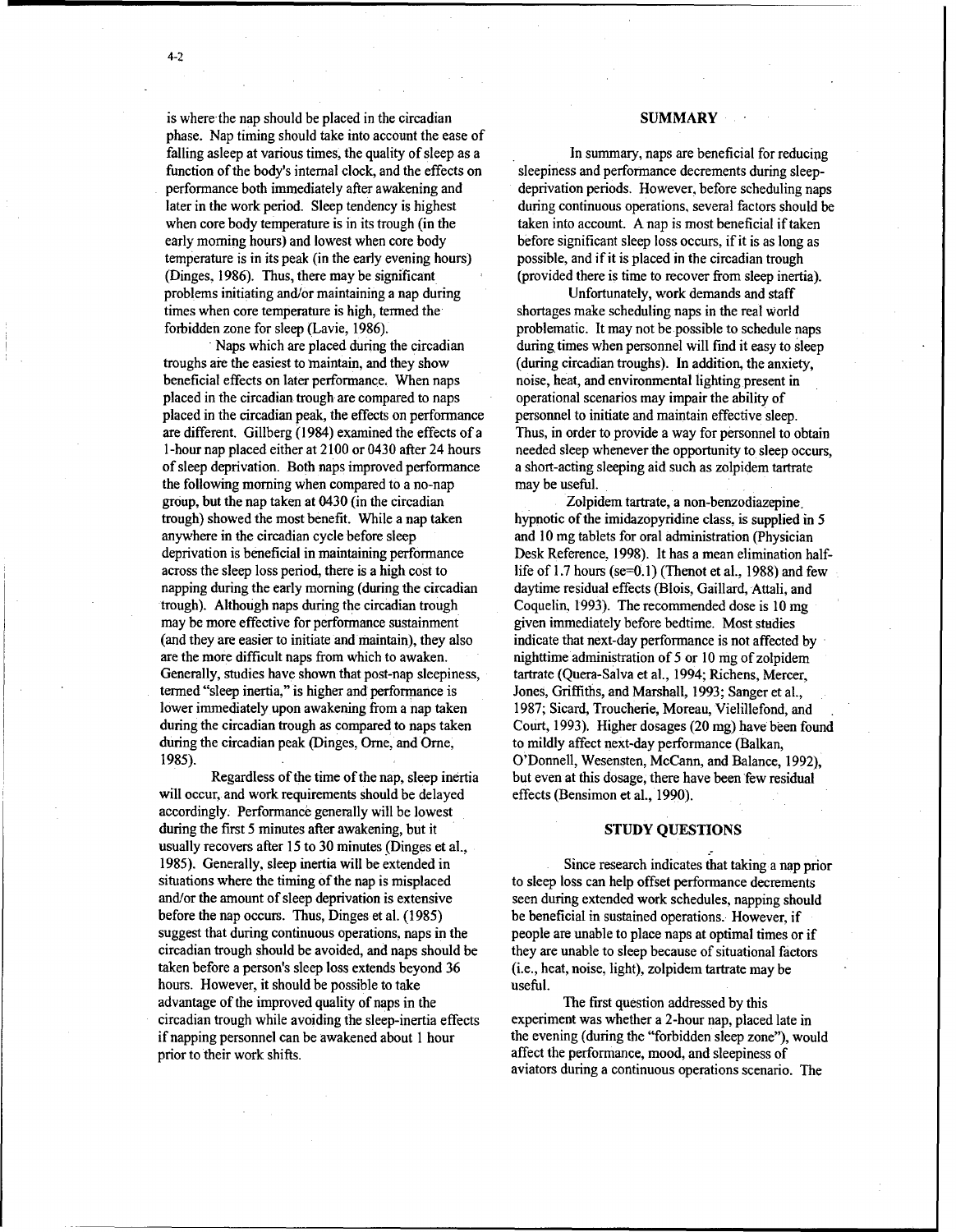be effectively used to promote naps (and thus enhance al., 1993) At the ends of each line, "not at all" and the performance-sustaining effects of naps) during "extremely" were printed, respectively. Scores for the performance-sustaining effects of naps) during

and 31 (mean of 24.4) and weighing between 145 and attempted to remain awake while reclined on a bed 205 pounds (mean of 177.6) participated after medical with eyes closed in a cool, darkened bedroom, was pre-screening. allowed to remain in bed for as long as 20 minutes, but

subjects completed cognitive tests, electrophysiological mastoids (A1 or A2) and scored to determine the time evaluations, and questionnaires. Subjects were tested from lights out until the first occurrence of a K evaluations, and questionnaires. Subjects were tested following a 2-hour nap induced with zolpidem (Znap), complex or sleep spindle. A Nihon Koden<br>
a 2-hour nap without zolpidem (Pnap), and a 2-hour electroencephalograph (EEG-4321P) was used with a 2-hour nap without zolpidem (Pnap), and a 2-hour forced-rest period (Nonap). The study was fully time constants and high filter settings of 0.3 sec. and 35 counterbalanced and double-blind. Hz, respectively.

pairs and were housed in the U.S. Army Aeromedical Research Laboratory (USAARL) throughout the 9-day EEG, electrooculograrn (EOG) and electromyogram testing period. Subjects reported to USAARL on (EMG) data were recorded throughout the napping Sunday for electrode attachment, initial training on the periods to assess sleep quality. EEG data were cognitive task, and an adaptation sleep night. On recorded from C3, C4, **01,** and 02 referenced to Monday, training began at 0900 after 10 hours of sleep contralateral mastoids; EOG data were recorded from and lasted until 2010 (bedtime was at 2200). On electrodes placed at the outer canthus of the left and Tuesday, Thursday, and Saturday (the right eyes; and EMG data were recorded from control/intervention days), testing was conducted at the electrodes attached submentally. Time constants and same times as on Monday following 10-hours of sleep; high filter settings were the same as the RTSW for the however, rather than receiving a full night's sleep on EEG; they were set at 5.0 sec. and 10.0 Hz for the each of these nights, subjects received one of the EOG, and 0.003 sec. and 120 Hz for the EMG. Nap interventions--either Pnap, Znap, or Nonap, beginning records were scored according to standard procedures at 2100 and ending at 2300. All subjects received all (Rechtschaffen and Kales, 1968) in terms of sleep three interventions, with subjects being randomly latency (lights out until the first full minute of stage 2), assigned to one of the six possible orders of percentage of time spent in each stage, movement time, interventions with the constraint that the orders be fully and time awake after sleep onset. counterbalanced. On Wednesday, Friday, and Sunday Profile of Mood States (POMS). The POMS (the test days following interventions), subjects began was administered every 2 hours, beginning at 0900 and testing at 0100 and continued until 2010. On the last ending at 1900 on control days, and from 0100 to 1900 Monday (following the last sleep-deprivation period), on test days. The POMS is a 65-adjective scale testing was conducted throughout the day. On yielding 6 scores: tension-anxiety, depression-Tuesday, subjects were released after 10 hours of dejection, anger-hostility, vigor-activity, fatigue-inertia, recovery sleep. Control days (Tuesday, Thursday, and and confusion-bewilderment (McNair, Lorr, and Saturday) were placed between each test day to allow Droppleman, 198 **1).** Subjects were asked to indicate complete drug clearance and recovery from sleep how well each of the mood adjectives described their deprivation prior to the next intervention. Subjects present feelings. Scores for each of the 6 factors were were supervised at all times. The schedule is shown in calculated using template-guided scoring. figure 1. Multi-attribute task batten' (MATB). The

administered hourly from 0900 to 2000 on control days 0910 and ending at 1710 on control days, and from (and again at 2300 after the nap or forced rest) and 0110 to 1710 on test days. The MATB, a 30-minute, from 0100 to 2000 on test days. Subjects rated computerized, aviation simulation test, required themselves by marking 100 mm lines centered over the monitoring simulated aircraft fuel levels (resource adjectives: "alert/able to concentrate," "anxious," management) and warning lights/dials (systems "energetic," "feel confident," "irritable," monitoring), while concurrently completing an

second question was whether zolpidem tartrate could "jittery/nervous," "sleepy," and "talkative" (Penetar et be effectively used to promote naps (and thus enhance al., 1993) At the ends of each line, "not at all" and times when sleep was not expected to come readily. each adjective consisted of the distance (in millimeters) from the left edge of the line to the mark.

METHOD Repeated test of sustained wakefulness (RTSW). The RTSW was performed every 2 hours, Subjects beginning at 1010 and ending at 2010 on control days, Eighteen male aviators between the ages of 22 and from 0210 to 2010 on test days. The subject, who was immediately awakened if he fell asleep. Procedure<br>
During three sleep deprivation periods.<br>
From C3, C4, O1, and O2 referenced to contralatera from C3, C4, O1, and O2 referenced to contralateral

Testing schedule. Subjects were tested in Sleep architecture of naps. Polysomnograms<br>I were housed in the U.S. Army Aeromedical during naps also were collected with a Nihon Kohden.

Visual Analog Scale (VAS). The VAS was MATB was completed every 4 hours, beginning at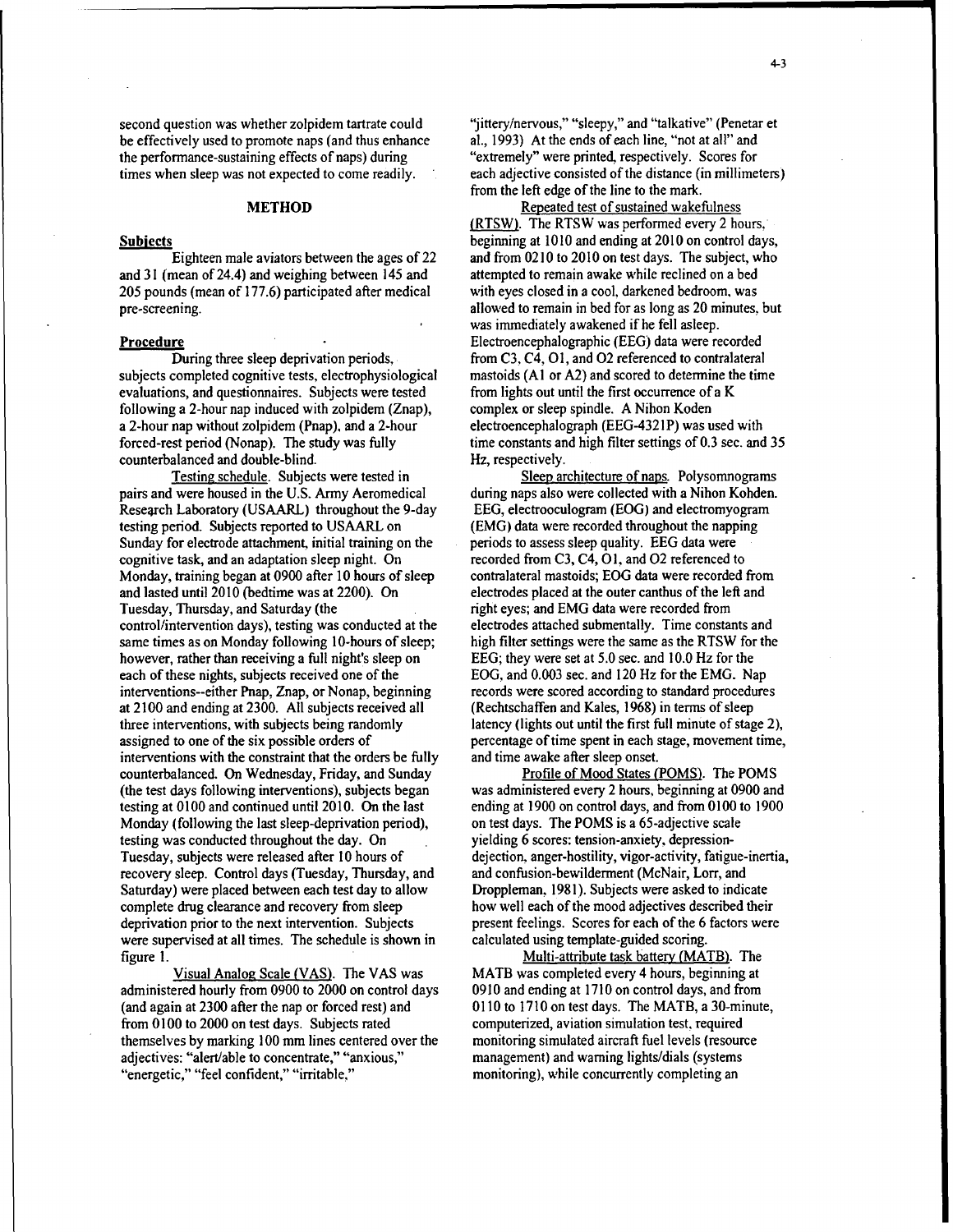| Time         | Sunday               | Monday<br>Training      | Tuesday<br>Baseline     | Wednesday<br>Test       | Thursday<br>Recovery     | Friday<br>Test          | Saturday<br>Recovery | Sunday<br>Test          | Monday<br>Recovery             | Tuesday          |
|--------------|----------------------|-------------------------|-------------------------|-------------------------|--------------------------|-------------------------|----------------------|-------------------------|--------------------------------|------------------|
| 0100         |                      |                         |                         | <b>VAS/POMS</b>         |                          | <b>VAS/POMS</b>         |                      | <b>VAS/POMS</b>         |                                |                  |
| 0110         |                      |                         |                         | <b>MATB</b>             |                          | · MATB                  |                      | <b>MATB</b>             |                                |                  |
| 0200         |                      |                         |                         | VAS/RTSW                |                          | <b>VAS/RTSW</b>         |                      | VAS/RTSW                |                                |                  |
| 0235         |                      |                         |                         | <b>EEG/EP</b>           |                          | <b>EEG/EP</b>           |                      | <b>EEG/EP</b>           |                                |                  |
| 0300         |                      |                         |                         | <b>VAS/POMS</b>         |                          | <b>VAS/POMS</b>         |                      | <b>VAS/POMS</b>         |                                |                  |
| 0330         |                      |                         |                         | MiniSim                 |                          | MiniSim                 |                      | MiniSim                 |                                |                  |
| 0400         |                      |                         |                         | <b>VAS/RTSW</b>         |                          | VAS/RTSW                |                      | <b>VAS/RTSW</b>         |                                |                  |
| 0500         |                      |                         |                         | <b>VAS/POMS</b>         |                          | <b>VAS/POMS</b>         |                      | VAS/POMS                |                                |                  |
| .0510        |                      |                         |                         | <b>MATB</b>             |                          | <b>MATB</b>             |                      | <b>MATB</b>             |                                |                  |
| 0600         |                      |                         |                         | VAS/RTSW                |                          | <b>VAS/RTSW</b>         |                      | <b>VAS/RTSW</b>         |                                |                  |
| 0635         |                      |                         |                         | <b>EEG/EP</b>           |                          | <b>EEG/EP</b>           |                      | <b>EEG/EP</b>           |                                |                  |
| 0700         |                      |                         |                         | <b>VAS/POMS</b>         |                          | <b>VAS/POMS</b>         |                      | <b>VAS/POMS</b>         |                                |                  |
| 0730         |                      |                         |                         | MiniSim                 |                          | MiniSim                 |                      | MiniSim                 |                                |                  |
| 0800         |                      | Wakcup                  | Wakcup                  | <b>VAS/RTSW</b>         | Wakcup                   | <b>VAS/RTSW</b>         | Wakcup               | <b>VAS/RTSW</b>         | Wakcup                         | <b>Wakcup</b>    |
| 0830         |                      | <b>Breakfast</b>        | <b>Breakfast</b>        | <b>Breakfast</b>        | <b>Breakfast</b>         | <b>Breakfast</b>        | <b>Breakfast</b>     | <b>Breakfast</b>        | <b>Breakfast</b>               | <b>Breakfast</b> |
| 0900<br>0910 |                      | <b>VAS/POMS</b><br>MATB | <b>VAS/POMS</b><br>MATB | <b>VAS/POMS</b><br>MATB | <b>VAS/POMS</b><br>MATB  | VAS/POMS<br>MATB        | <b>VAS/POMS</b>      | <b>VAS/POMS</b><br>MATB | <b>VAS/POMS</b><br>MATB        | Debrief          |
| 1000         |                      | <b>VAS/RTSW</b>         | <b>VAS/RTSW</b>         | <b>VAS/RTSW</b>         | <b>VAS/RTSW</b>          | <b>VAS/RTSW</b>         | <b>VAS/RTSW</b>      | <b>VAS/RTSW</b>         | <b>VAS/RTSW</b>                | Release          |
| 1035         |                      | <b>EEG/EP</b>           | <b>EEG/EP</b>           | <b>EEG/EP</b>           | <b>EEG/EP</b>            | <b>EEG/EP</b>           | <b>EEG/EP</b>        | <b>EEG/EP</b>           | <b>EEG/EP</b>                  |                  |
| 1100         |                      | <b>VAS/POMS</b>         | <b>VAS/POMS</b>         | <b>VAS/POMS</b>         | <b>VAS/POMS</b>          | <b>VAS/POMS</b>         | <b>VAS/POMS</b>      | <b>VAS/POMS</b>         | <b>VAS/POMS</b>                |                  |
| 1130         |                      | MiniSim                 | MiniSim                 | MiniSim                 | MiniSim                  | MiniSim                 | MiniSim              | MiniSim                 | MiniSim                        |                  |
| 1200         |                      | <b>VAS/RTSW</b>         | <b>VAS/RTSW</b>         | <b>VAS/RTSW</b>         | <b>VAS/RTSW</b>          | <b>VAS/RTSW</b>         | <b>VAS/RTSW</b>      | <b>VAS/RTSW</b>         | <b>VAS/RTSW</b>                |                  |
| 1235         |                      | Lunch                   | Lunch                   | Lunch                   | Lunch                    | Lunch                   | Lunch                | Lunch                   | Lunch                          |                  |
| 1300         |                      | <b>VAS/POMS</b>         | <b>VAS/POMS</b>         | <b>VAS/POMS</b>         | <b>VAS/POMS</b>          | <b>VAS/POMS</b>         | <b>VASPOMS</b>       | <b>VAS/POMS</b>         | <b>VAS/POMS</b>                |                  |
| 1310         |                      | <b>MATB</b>             | <b>MATB</b>             | <b>MATB</b>             | <b>MATB</b>              | <b>MATB</b>             | <b>MATB</b>          | <b>MATB</b>             | <b>MATB</b>                    |                  |
| 1400         |                      | <b>VAS/RTSW</b>         | <b>VAS/RTSW</b>         | <b>VAS/RTSW</b>         | <b>VAS/RTSW</b>          | <b>VAS/RTSW</b>         | <b>VAS/RTSW</b>      | <b>VAS/RTSW</b>         | <b>VAS/RTSW</b>                |                  |
| 1435         |                      | <b>EEG/EP</b>           | <b>EEG/EP</b>           | <b>EEG/EP</b>           | <b>EEG/EP</b>            | <b>EEG/EP</b>           | <b>EEG/EP</b>        | <b>EEG/EP</b>           | <b>EEG/EP</b>                  |                  |
| 1500         | Arrive               | <b>VAS/POMS</b>         | <b>VAS/POMS</b>         | <b>VAS/POMS</b>         | <b>VAS/POMS</b>          | <b>VAS/POMS</b>         | <b>VAS/POMS</b>      | <b>VAS/POMS</b>         | <b>VAS/POMS</b>                |                  |
| 1530         | Inservice            | MiniSim                 | MiniSim                 | MiniSim                 | MiniSim                  | MiniSim                 | MiniSim              | MiniSim                 | MiniSim                        |                  |
| 1600         | Medical              | <b>VAS/RTSW</b>         | <b>VAS/RTSW</b>         | <b>VAS/RTSW</b>         | <b>VAS/RTSW</b>          | <b>VAS/RTSW</b>         | <b>VAS/RTSW</b>      | <b>VAS/RTSW</b>         | <b>VAS/RTSW</b>                |                  |
| 1700<br>iżĭŏ | Electrode<br>Hook-up | <b>VAS/POMS</b><br>MATB | <b>VAS/POMS</b><br>MATB | <b>VAS/POMS</b><br>MATB | <b>VAS/POMS</b><br>MATB  | <b>VAS/POMS</b><br>MATB | VAS/POMS<br>MATB     | <b>VAS/POMS</b><br>MATB | <b>VAS/POMS</b><br><b>MATB</b> |                  |
| 1800         | Hook-up              | <b>VAS/RTSW</b>         | <b>VAS/RTSW</b>         | <b>VAS/RTSW</b>         | <b>VAS/RTSW</b>          | <b>VAS/RTSW</b>         | <b>VAS/RTSW</b>      | <b>VAS/RTSW</b>         | <b>VAS/RTSW</b>                |                  |
| 1835         |                      | <b>EEG/EP</b>           | <b>EEG/EP</b>           | <b>EEG/EP</b>           | <b>EEG/EP</b>            | <b>EEG/EP</b>           | <b>EEG/EP</b>        | <b>EEG/EP</b>           | <b>EEG/EP</b>                  |                  |
| 1900         | Dinner               | <b>VAS/POMS</b>         | VAS/POMS                | <b>VAS/POMS</b>         | <b>VAS/POMS</b>          | <b>VAS/POMS</b>         | <b>VAS/POMS</b>      | <b>VAS/POMS</b>         | <b>VAS/POMS</b>                |                  |
| 1930         | Training             | MiniSim                 | MiniSim                 | MiniSim                 | MiniSim                  | MiniSim                 | MiniSim              | MiniSim                 | MiniSim                        |                  |
| 2000         |                      | <b>VAS/RTSW</b>         | <b>VAS/RTSW</b>         | <b>VAS/RTSW</b>         | <b>VAS/RTSW</b>          | <b>VAS/RTSW</b>         | <b>VAS/RTSW</b>      | <b>VAS/RTSW</b>         | <b>VAS/RTSW</b>                |                  |
| 2035         |                      | Dinner                  | Dinner                  | Dinner                  | Dinner                   | Dinner                  | Dinner               | Dinner                  | Dinner                         |                  |
| 2100         |                      | PТ                      | <b>Drogoan</b>          | РT                      | Druginap                 | PT                      | Drup Nap             | PT                      | PŦ                             |                  |
| 2130         | Vitals               | PT/Shower               | <b>FRONT Read</b>       | PT/Shower               | <b>GR</b> Rest           | PT/Shower               | <b>OR Rest</b>       | PT/Shower               | PT/Shower                      |                  |
| 2205         | a kasance a Tanzania |                         | AM AN                   | <u>sia sisilikko</u>    | Waliofarika <sup>1</sup> | <u>Mark Mille</u>       | al North             | sin <del>a k</del> ulu  | NASA KAL                       |                  |
| 2300         |                      |                         | Wakeup/VAS              |                         | Wakeup/VAS               |                         | Wakeup/VAS           |                         |                                |                  |
| 2400         |                      |                         | Shower                  |                         | Shower                   |                         | Shower               |                         |                                |                  |

Figure 1. Testing schedule.

VAS - Visual Analogue Scale; POMS - Profile of Mood States; MATB - Multi-attribute Task Battery; RTSW -Repeated Test of Sustained Wakefulness; EEG - Resting electroencephalogram; EP - evoked potentials; PT -Physical training (exercise)

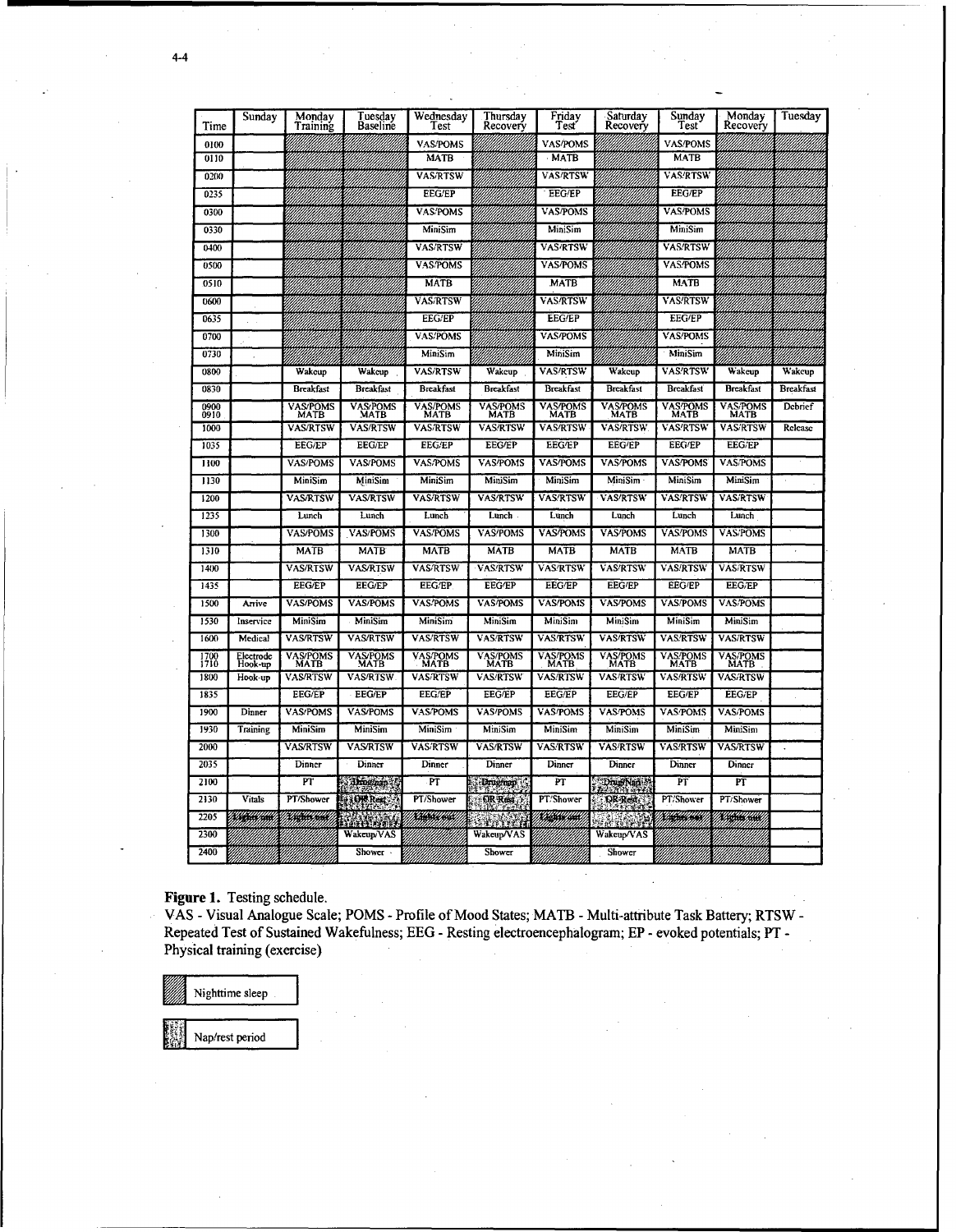$\overline{\mathbf{S}}$ 

(following auditory instructions to change "radio frequencies"). Subjects were scored in terms of how quickly and accurately they responded. Specifically, the **120 120 120 120 120 120 120 120 120 120 120 120 120 120 120 120 120 120 120 120 120 120 120 120 120 120 120 12** resource management task yielded mean deviation of units of fuel in tanks A and B from the target of 2500; systems monitoring yielded mean reaction time (RT), standard deviation of RT (SDRT), and time-out errors for lights and dials; communications yielded number of time-out errors and mean RT and SDRT for correct responses; and tracking yielded root mean square (RMS) deviations.

**Medication administration.** Each zolpidem tartrate tablet (10 mg), placed in a white capsule, which matched lactose-filled placebos, was administered at 2230 (30 minutes prior to nap time) with approximately 8 ounces of cold water. The same state of nap condition on sleep parameters.

measures on two factors (condition and time) was used to analyze the data (except for the sleep data in which there was only a condition factor). To maintain brevity, there was only a condition factor). To maintain brevity,<br>
only effects which involve the condition factor will be<br>
discussed. discussed.

### Sleep architecture of naps

Nap data were analyzed with a one-way ANOVA for condition (Znap and Pnap). The variables were minutes in bed; minutes until sleep onset; minutes of sleep; percentage of stages 1, 2, 3, 4, and rapid eye movement (REM); percentage of time awake after sleep Figure 3. Latency to sleep onset on the RTSW for each movement (REM); percentage of time awake after sleep Figure 3. Latency to sleep onset on the RTSW for each negotial onset; and movement time. Because one subject was unable to sleep during his zolpidem nap (on the second night of the study) despite being able to sleep during his " placebo nap (on the fourth night), his data were **MATB** excluded from the analysis. The results indicated that MATB data were analyzed in a 2-way<br>there was faster sleep onset, greater minutes of sleep ANOVA for condition (Znap, Pnap, and Nonap) and there was faster sleep onset, greater minutes of sleep,<br>less stage 1 sleep, and more stage 4 sleep after three (0110, 0510, 0910, 1310, and 1710). The four less stage 1 sleep, and more stage 4 sleep after the time (0110, 0510, 0910, 1310, and 1710, 1710). The fourzolpidem than placebo (see figure 2).

condition (Znap, Pnap, and Nonap) and time  $(0.210,$  effects or interactions.<br>0410 0610 0810 1010 1210 1410 1610 1810 and **Communications**. The ANOVA on RT and 0410, 0610, 0810, 1010, 1210, 1410, 1610, 1810, and<br>2010) indicated a condition-by-time interaction and a SDRT for correct responses and number of time-out 2010), indicated a condition-by-time interaction and a SDRT for correct responses and number of time-out condition main effect. The interaction was because condition main effect. The interaction was because<br>differences among the conditions were larger during the RT because of shorter RTs after both Znap and Nonap differences among the conditions were larger during the RT because of shorter RTs after both  $\frac{R}{\text{first half than the second half of the day (see figure 4)}}$ first half than the second half of the day (see figure 3). The day of the day of see figure 3). Systems monitoring. The ANOVA on RT, better than Nonap except at 1410 and 1610; and Znap 2010. The condition main effect showed Znap led to differences among the conditions only at 0910; the RTs improved wakefulness compared to the other

unstable tracking task and a communications task interventions, and Pnap was better than Nonap (means (following auditory instructions to change "radio were 11.7, 9.4, and 6.3, respectively).





Resource management. An examination of RTSW the mean deviation of units of fuel in tanks A and B The RTSWs, analyzed in a 2-way ANOVA for from the target of 2500 revealed no significant main<br> $\frac{1}{2}$ <br> $\frac{1}{2}$ 

Subjects were better able to remain awake after Znap<br>than after Nonan throughout the testing day: Pnan was SDRT, and time-out errors to lights and dials indicated than after Nonap throughout the testing day; Pnap was SDRT, and time-out errors to lights and dials indicated<br>hetter than Nonap except at 1410 and 1610; and Znap condition-by-time interactions on the RT for lights and was better than Pnap at 0410, 0610, 1210, 1610, and dials and SDRT for lights. In each case, there were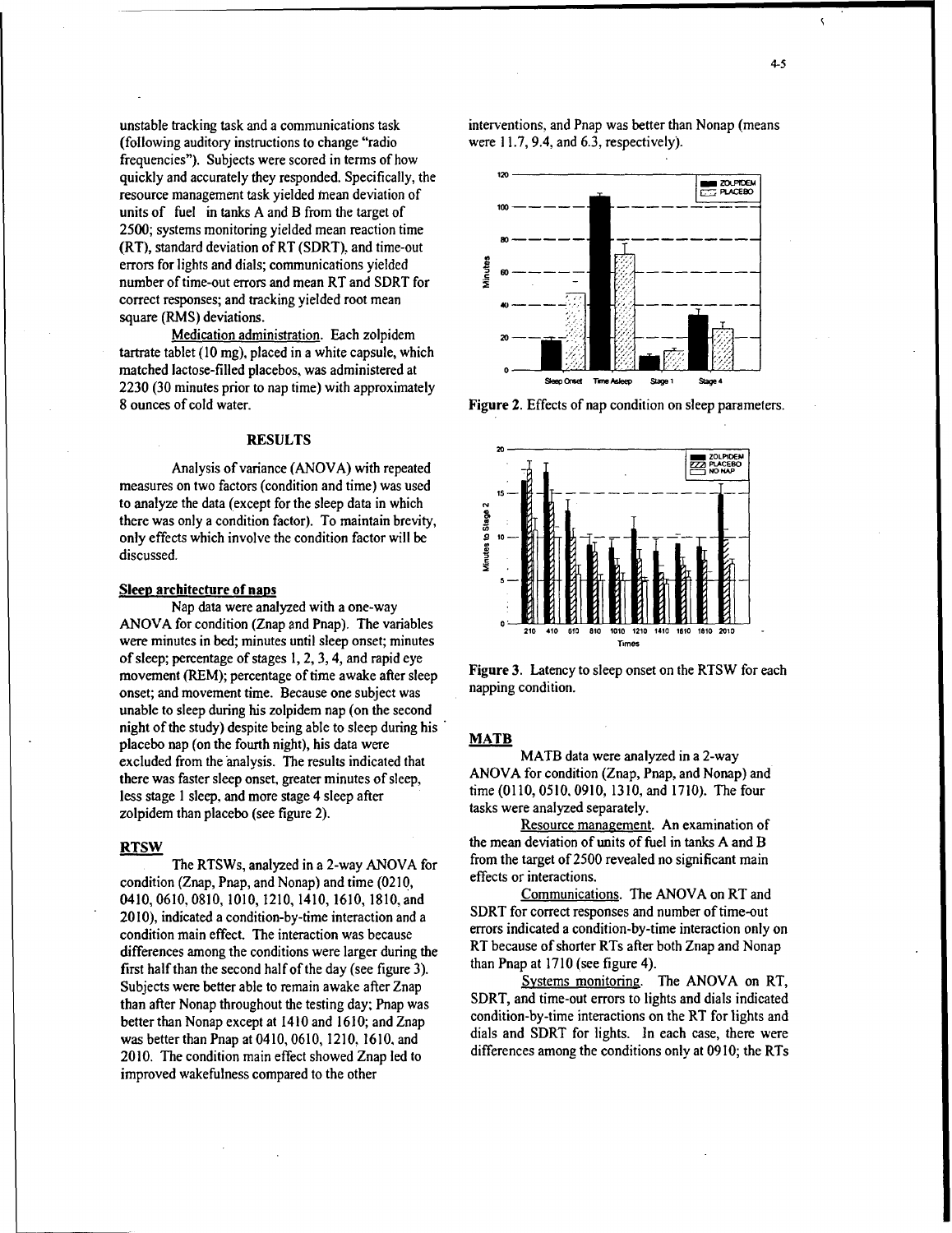

**Seconds** 

 $\mathbf{0}$ 

 $|\mathbb{N}|$ 

0110

0510



**Mean RT for Lights** 

0910

**EXAMPLE 20LPIDEM**<br>
SAN PLACEBO<br>
NO NAP

1710

1310







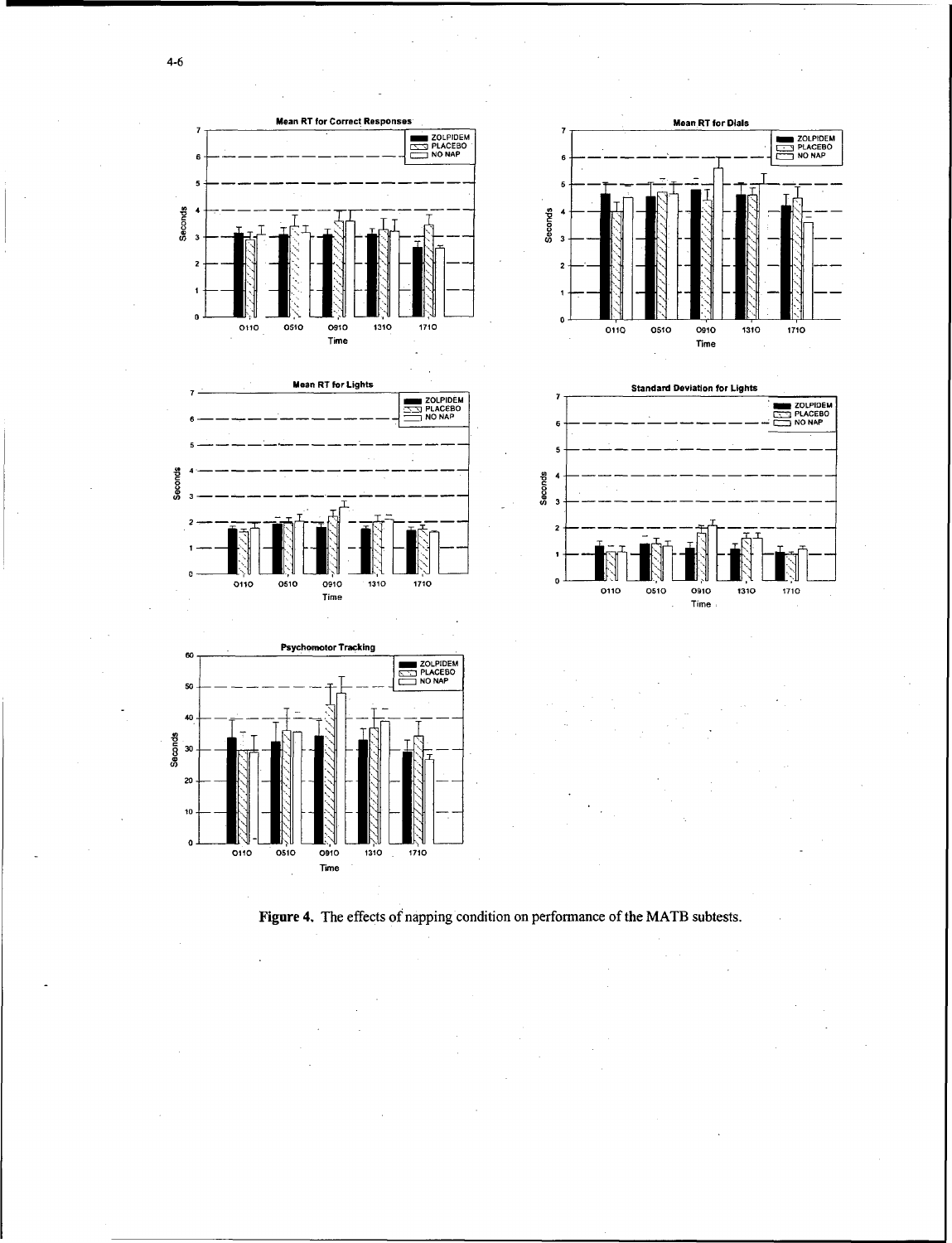for both lights and dials were faster after Znap than this time, naps attenuated the declines (except for Nonap, the RT for dials was shorter after Pnap than confidence ratings which were unaffected late in the Nonap at Nonap at Nonap at day). Alertness was higher after Znap than Nonap at Nonap, and the RT for lights was shorter after Znap than Pnap. SDRT for lights was smaller after Znap 0400 and 0500, from 0700 to 1100, and at 2000; higher than either Pnap or Nonap (see figure 4). A condition after Pnap than Nonap at 0400 and from 0700 to 1100; than either Pnap or Nonap (see figure 4). A condition main effect on RT for lights revealed a reduction in RT and higher after Znap than Pnap at 0500. *Energy* was after Znap compared to Nonap. higher after Znap than Nonap at 0400, 0500, 0700, and

a time main effect occurred on RMS errors. The 0800; and higher after Znap than Pnap at 0500. interaction was due to differences among conditions *Irritability* was lower after Znap than Nonap from only at 0910 where errors were smaller after Znap than 0400 to 0800, but lower after Pnap only at 0700. Znap Pnap or Nonap (see figure 4). was significantly better than Pnap at 0500, 0600, and

Nonap) and time (0100, 0300, 0500, 0700, 0900, 1100, Nonap from 0400 to 0800, 1500, 1700, 1900, and 1300, 1500. 1700, and 1900) revealed an interaction 2000; and sleepiness was less after Znap than Pnap only on vigor. Znap increased scores relative to Nonap only at 2000. *Talkativeness* ratings were higher after at 0500 and 0700, while Pnap was better than Nonap both naps at 0500, and higher after Znap compared to at 0500 and 0700, while Pnap was better than Nonap only at 0700. At 1900, Pnap was better than both Znap Nonap at 0700 as well. and Nonap (see figure 5). Condition main effects occurred on alertness,



Figure 5. The effects of napping versus forced rest on The more rapid sleep onset and longer sleep

for condition (Znap, Pnap, and Nonap) and time  $(2300$  provided with only 2 hours for each nap, zolpidem and hourly from 0.100 to 2000). There were condition and hourly from 0100 to 2000). There were condition-<br>hydrogen significantly more sleep than placebo.<br>Subjects fell asleep almost twice as fast after zolpidem by-time interactions on alertness, energy, confidence,<br>initially cleariness and tellestiveness (see fours 6) tartrate (24 minutes) than after placebo (46 minutes). irritability, sleepiness, and talkativeness (see figure **6).** tartrate (24 minutes) than after placebo (46 minutes), Most resulted from inertia-related decrements and this no doubt immediately following the nans, which later gave way the zolpidem nap. immediately following the naps, which later gave way to nap-related improvements. VAS ratings were worse at 2300 after both Znap and Pnap compared to Nonap (alertness was also worse at 0100). However, beyond

Tracking. A condition-by-time interaction and 0800; higher after Pnap than Nonap at 0400, 0700, and 0800. *Sleepiness* was reduced by Znap relative to POMS Nonap from 0400 to 0800, at 1500, and from 1700 to The ANOVA for condition (Znap, Pnap, and 2000; sleepiness was reduced by Pnap relative to

A condition main effect was found on the irritability, sleepiness, and talkativeness. On every scale, fatigue scale due to lower fatigue ratings under Znap Znap was better than Nonap; Pnap was better than Nonap than Nonap. on sleepiness; and Znap was better than Pnap on irritability.

This evaluation of two types of 2-hour prophylactic naps (one induced with 10-mg zolpidem tartrate and the other a natural, or placebo, nap) during the final 23 hours of a 38-hour period of continuous wakefulness supported previous findings, which indicated both naps were superior to a forced-rest condition in terms of sustaining alertness. **5-** -Comparisons between the zolpidem and placebo naps indicated the zolpidem nap was superior in several instances.

### Sleep architecture of naps

POMS vigor ratings. nap are consistent with other reports (Lorizio, Terzano, VAS<br>The VAS seems were englyined in an ANOVA Morel, Joly, and Zivkovic, 1987). Since subjects were The VAS scores were analyzed in an ANOVA Morel, Joly, and Zivkovic, 1987). Since subjects were analyzed in an ANOVA provided with only 2 hours for each nap, zolpidem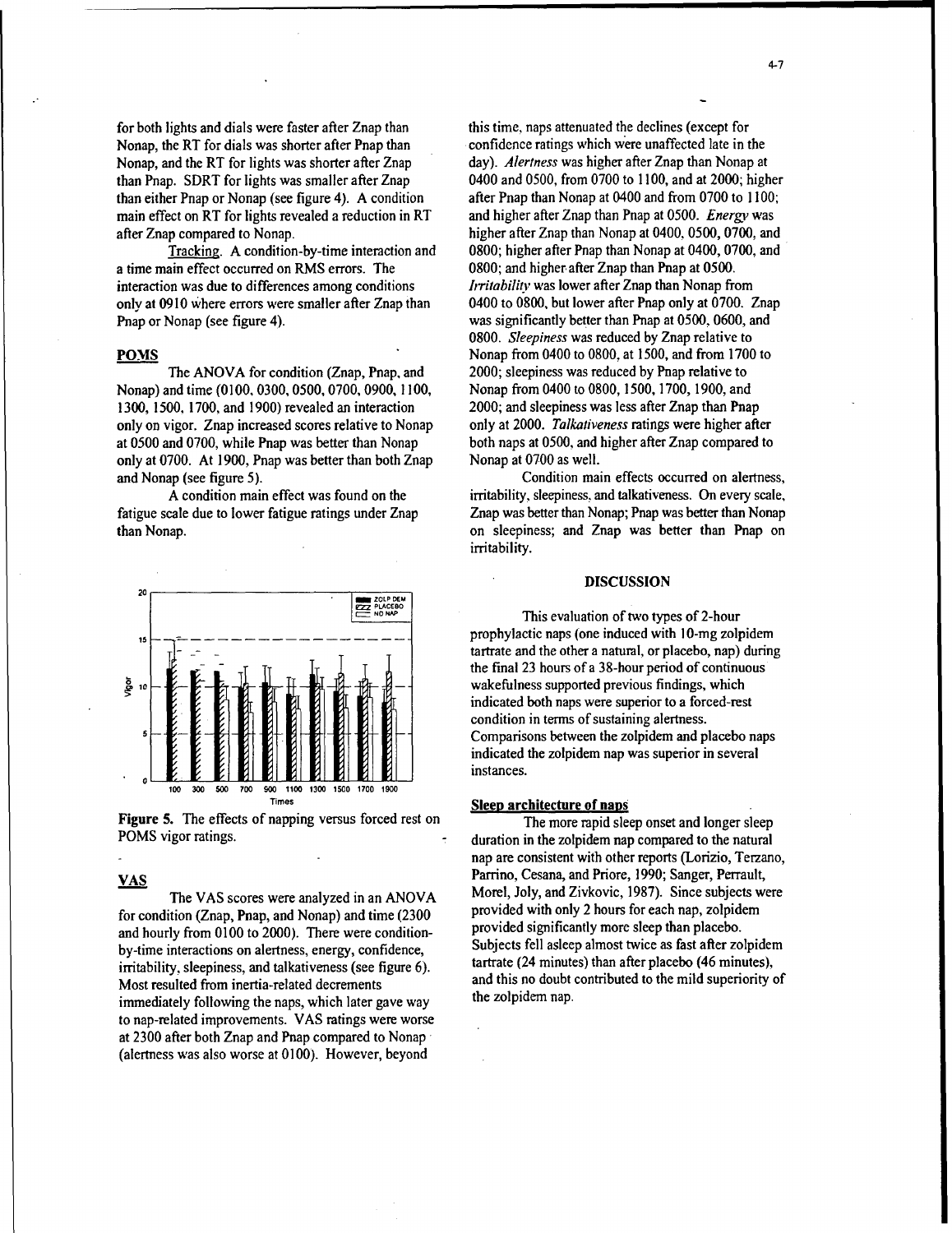



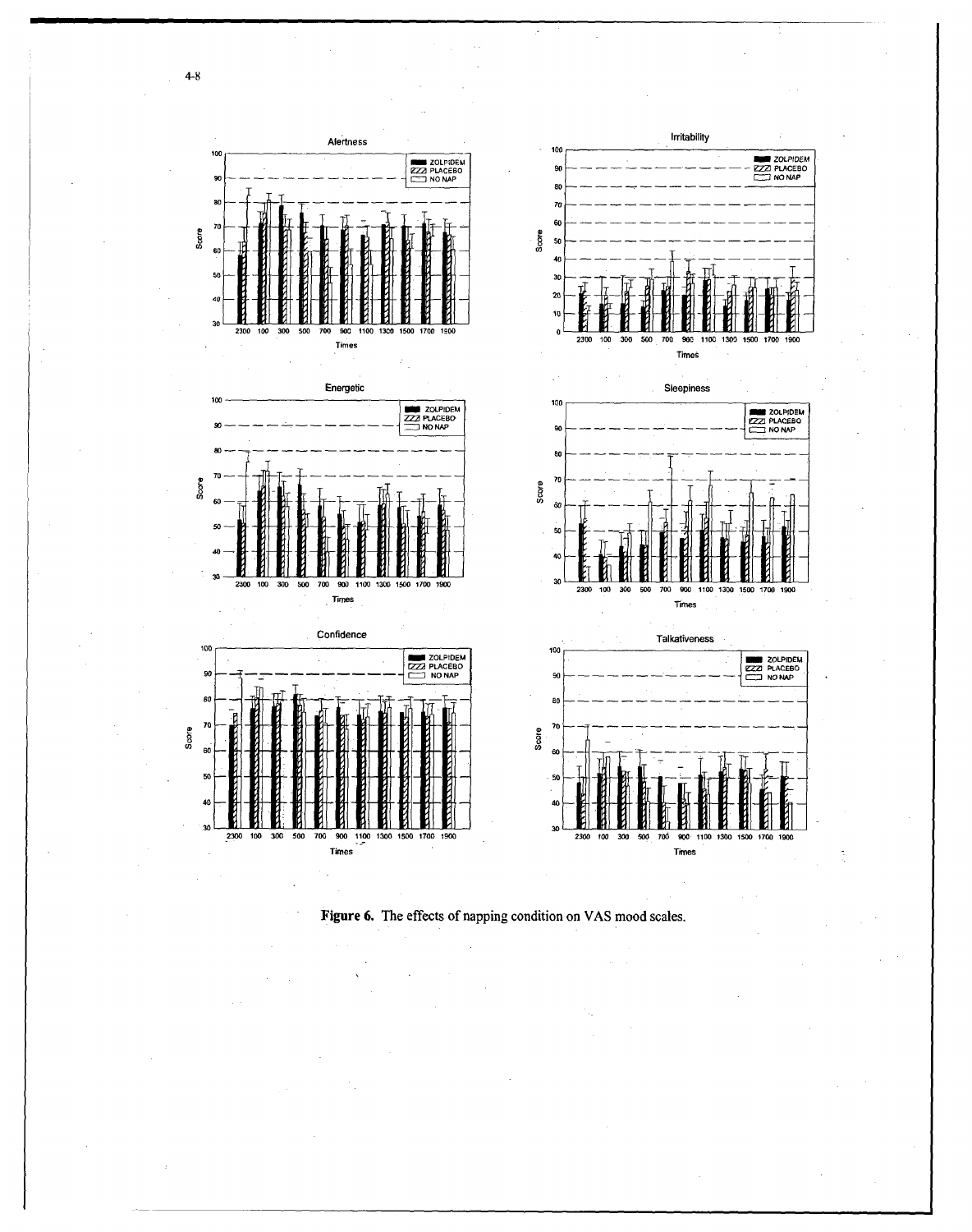sleepiness, were more pronounced after forced-rest alertness decrements were most severe (in the zolpidem nap often was superior to placebo. Of the many of the problems, especially on tasks requiring 30 significant effects among conditions at various vigilance and rapid responding. In addition, the times, 97 percent were because the zolpidem-induced zolpidem-induced nap tended to be superior to a times, 97 percent were because the zolpidem-induced nap was better than forced rest; 63 percent were natural nap. because the placebo nap was better than forced rest; and 20 percent were a result of better VAS ratings Mood evaluation after the zolpidem nap than after the placebo nap. Differences in vigor were most pronounced

consistent with RTSWs, which indicated subjects period since these were the times when alertness could remain awake longer after the zolpidem nap suffered most under the no-nap condition. than after the placebo nap or after rest only. It Differences in fatigue ratings occurred between the appears that the zolpidem naps were superior to zolpidem nap and rest, with lower ratings after the placebo naps; alertness was greater after the zolpidem zolpidem nap than after forced rest. nap in comparison to forced rest during 100 percent of the RTSWs, greater after the placebo nap than after CONCLUSIONS forced rest in 80 percent, and greater after the zolpidem nap than after the placebo nap in 50 percent Zolpidem's rapid onset of action can be of of the RTSWs. Significant benefit in situations where there is only a significant benefit in situations where there is only a

were not apparent immediately after subjects were have only 2 hours for a nap, zolpidem can maximize awakened. VAS data collected at about 5 minutes the effectiveness of that nap by rapidly inducing after awakening from the 2-hour naps revealed that sleep. Although previous research indicates there are feelings of alertness, energy, confidence, and optimal times for napping, in the real world it may talkativeness were lower after both the zolpidem and not be possible to schedule naps during these times. placebo naps than after the forced-rest condition. In Work which must continue 24 hours a day with no addition, ratings of irritability and sleepiness were breaks does not allow perfect scheduling of sleep higher after both naps than after forced rest. The breaks, so sleep must be taken when circumstances mood effects disappeared by the time of the next VAS permit. When naps are possible, but the timing is (about 2 hours after awakening from the naps), with less than optimal, zolpidem decreases the time to the exception of the alertness decrement which sleep onset and leads to more time asleep during a persisted until, but not beyond, 0100. If restricted nap period. However, to minimize measurements of mood had been obtained more problems, individuals who plan to use zolpidem frequently, there may have been increases in mood should pretest themselves in a safe environment before 2 hours had lapsed. It is also unclear whether where performance demands are not eminent, and performance suffered along with mood during these allow enough time from awakening to avoid sleep times because the first test was not given until 2 hours inertia. In addition, whether zolpidem-induced naps after the nap; however, it has been suggested that or natural naps are used, care must be taken to avoid mood disruptions caused by sleep inertia outlast the temporary problems associated with postnap performance decrements (Dinges et al., 1988). sleep inertia by allowing personnel sufficient time to Postnap inertia was not more severe after zolpidem fully awaken from naps prior to returning to work. than placebo. Initially, there did appear to be a slight Research is planned to determine what hangover effect on the ratings from several scales; countermeasures may be used to more quickly however, none of these were statistically significant. alleviate sleep inertia. Also, when zolpidem tartrate The fact that the problems associated with sleep is used to initiate a 2-hour prophylactic nap, there inertia immediately after the naps did not persist for may be some minor effects until approximately 5.5 more than 2 hours postnap was evident from an hours postdose, although the practical impact of these examination of the first RTSW (at 0210). which effects is probably negligible. revealed greater alertness after both naps than after rest only.

### Sleepiness evaluations **Sleeping Equation** Cognitive evaluation

Decrements in **VAS** alertness and energy Overall, performance suffered the most ratings, coupled with increased irritability and from sleep deprivation at the time at which mood and than after one or both napping conditions, and the midmorning hours). Prophylactic napping attenuated

VAS ratings in the present study were from 0500 to 0900 during the sleep deprivation

Unfortunately, the benefits from napping brief period available for sleep. When personnel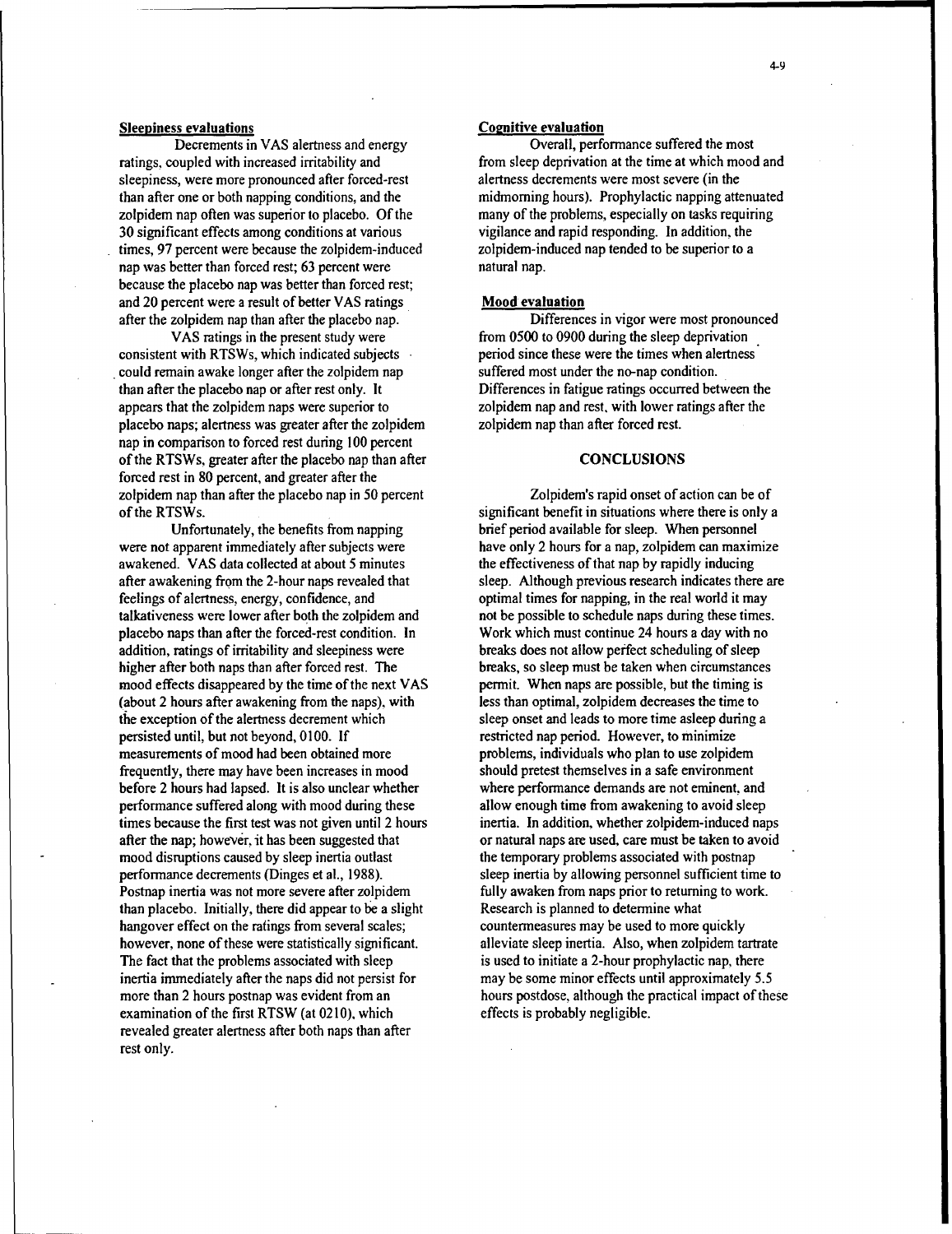The opinions, interpretations, conclusions, and recommendations are those of the author and are not necessarily endorsed by the U.S. Army and/or the Lavie, P. 1986. Ultrashort sleep-waking schedule. Department of Defense. III. "Gates" and "forbidden zones" for sleep.

Balkin, T. J., O'Donnell, V. M., Wesensten, N., Lorizio, A., Terzano, M., Parrino, L., Cesana, B., and McCann. U. and Balance. G. 1992. Comparison of Priore. P. 1990. Zolpidem: a double-blind McCann, U., and Balance, G. 1992. Comparison of the daytime sleep and performance effects of comparison of the hypnotic activity and safety of a<br>
zolpidem versus triazolam. Psychopharmacology. 10-mg versus 20-mg dose. Current therapeutic zolpidem versus triazolam. Psychopharmacology,  $107, 83-88.$  research,  $47(5)$ , 889-898.

Bensimon, **G.,** Foret, **J.,** Warot, D., Lacomblez. L., Lumley, M., Roehrs, T., Zorick, F., Lamphere, **J.,** Thiercelin, J. F., and Simon, P. 1990. Daytime and Roth, T. 1986. The alerting effects of naps in wakefulness following a bedtime oral dose of sleep-deprived subjects. Psychophysiology, 23(4), zolpidem 20 mg, flunitrazepam 2 mg and placebo. 403-408. British iournal of clinical pharmacology, 30,463-469.

1993. Effect of zolpidem on sleep in healthy subjects: night work. Ergonomics, 37(5), 899-907. A placebo controlled trial with polysomnographic recordings. Clinical therapeutics, 15(5), 797-809. McNair, D. M., Lorr, M., and Droppleman, L. F.

physical fitness, temperature, and napping. Work and stress, 4(3), 261-274. Naitoh, P., Englund, C. E., and Ryman, D. 1982.

prophylactic naps on performance, alertness and 11(Suppl), 259-278. mood throughout a 52-hour continuous operation. Sleep. 14(4), 307-315. Nicholson, **A..** N., Pascoe, P. A., Roehrs, T., Roth,

Nocturnal determinants of daytime sleepiness. Sleep, morning sleeps. Aviation, space and environmental 14(4), 307-315. medicine, 56, 105-114.

Dinges, D. F., Ome, M. T., and Orne, E. **C.** 1985. Assessing performance upon abrupt awakening from Physician' Desk Reference. 1998. Ambien (brand of naps during quasi-continuous operations. Behavior zolpidem tartrate), 2710-2714. Montvale, NJ: research methods, instruments,  $\&$  computers,  $17(1)$ , Medical Economics Co., Inc. 37-45.

Orne, M. T. 1988. The benefits of a nap during zolpidem on sleep architecture, night time prolonged work and wakefulness. Work & stress, ventilation, daytime vigilance and performance in  $2(2)$ , 139-153. heavy snorers. British journal of clinical

Gillberg, M. 1984. The effects of two alternative timings of a one-hour nap on early morning Rechtschaffen, A., and Kales, A. 1968. A manual of

DISCLAIMER Haslam, D. R. 1985. Sleep deprivation and naps. Behavior research methods, instruments, & computers, 17(1), 46-54.

Electroencephalography and clinical REFERENCES neurophysiology, 63, 414-425.

sleep-deprived subjects. Psychophysiology, 23(4),

Matsumoto, K., and Harada, M. 1994. The effect of Blois, R., Gaillard, **J.,** Attali, P., and Coquelin, J. night-time naps on recovery from fatigue following

1981. Manual for the profile of mood states. San Bonnet, M. H. 1990. Dealing with shift work: Diego: Educational and Industrial Testing Service.

Restorative power of naps in designing continuous Bonnet, M. H. 1991. The effect of varying work schedules. Journal of human ergology,

T., Spencer, M. B., Stone, B. M., and Zorick, F. Carskadon, M. A., and Dement, W. C. 1982. 1985. Sustained performance with short evening and

Dinges, D. F. 1986. Differential effects of prior Penetar, D., McCann, U., Thorne, D., Kamimori, G., wakefulness and circadian phase on nap sleep. Galinski, C., Sing, H., Thomas, M., and Belenky, G. Electroencephalography and clinical (1993). Caffeine reversal of sleep deprivation effects neurophysiology, 64, 224-227. on alertness and mood. Pharmacology, 112, 359-365.

Quera-Salva, M. A., McCann, C., Boudet, J., Frisk, Dinges, D. F., Whitehouse, W. G., Orne, E. C., and M., Borderies, P., and Meyer, P. 1994. Effects of pharmacology, 37, 539-543.

performance. Biological psychology, 19, 45-54. standardized terminology, techniques, and scoring